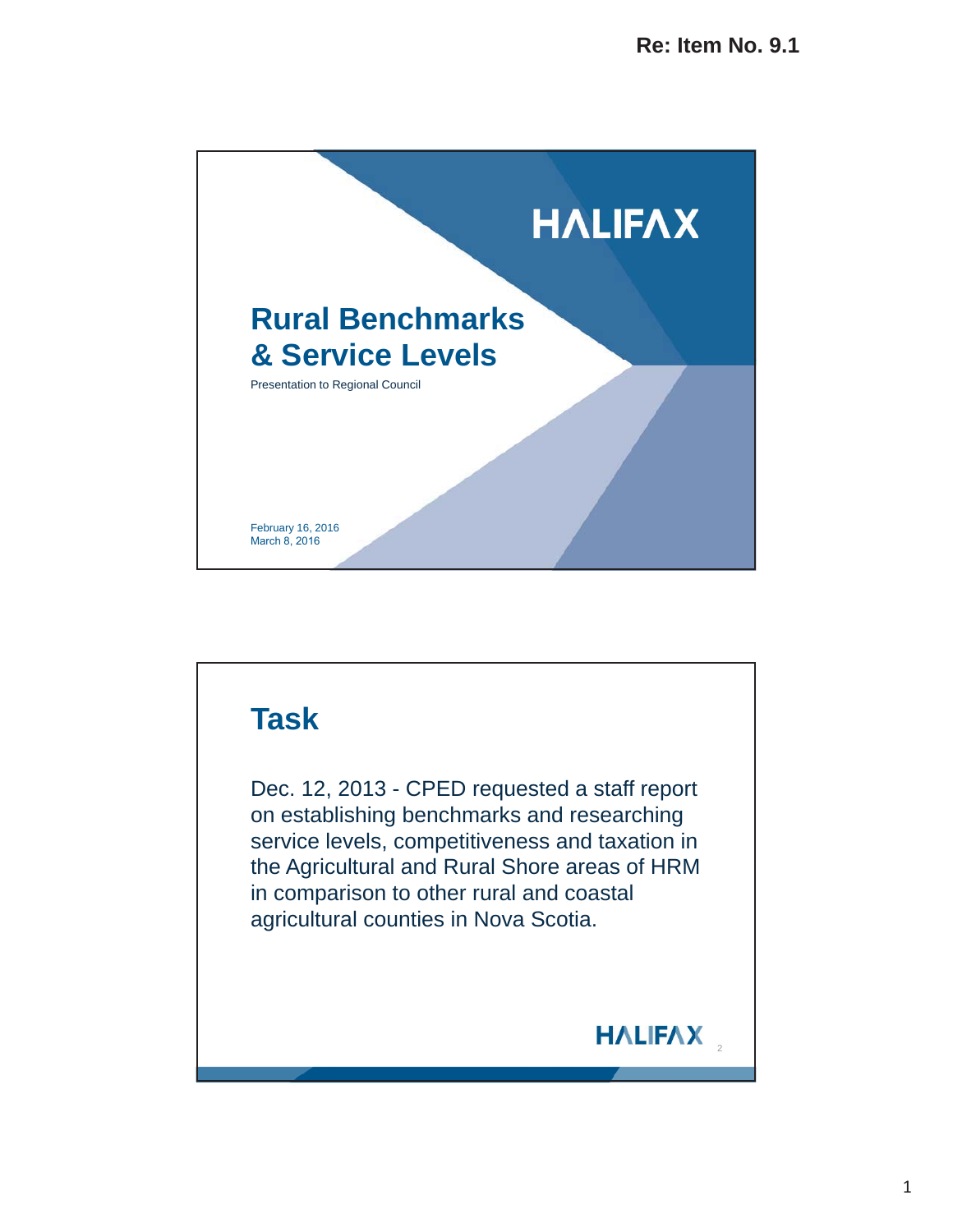

- The world is urbanizing and this will likely continue
- Canada heavily and increasingly urbanized
- Nova Scotia an outlier:
	- less urban than Canada as a whole
	- urbanizing more slowly
- Halifax is unique
	- most urban part of NS **and**
	- the largest rural area and rural population in NS

HALIFAX

• Among Canadian cities only Ottawa is similar